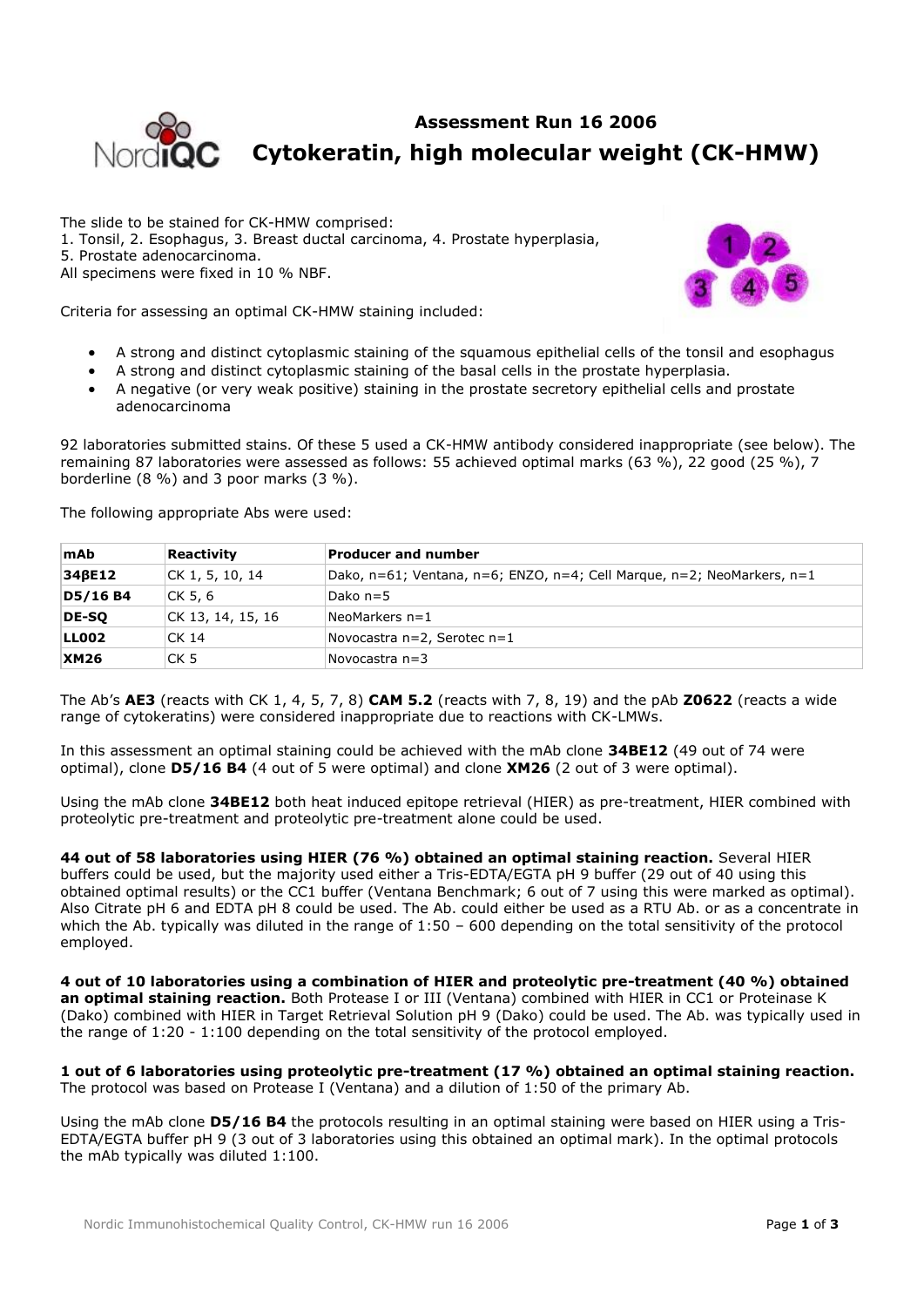Using the mAb clone **XM26** the protocols resulting in an optimal staining reaction were based on HIER using a Tris-EDTA/EGTA buffer pH 9 (2 out of 2 laboratories using this obtained an optimal mark). In the optimal protocols the mAb typically was diluted in the range of 1:50 – 150 depending on the total sensitivity of the protocol employed.

The most frequent causes of insufficient stains were:

- Less successful primary Ab's
- Too low concentration of the primary Ab

In this assessment the prevalent feature of an insufficient staining was a too weak or false negative staining of the normal basal cells in the prostate. This false negative reaction can in a diagnostic setting be critical as a negative reaction with no demonstration of basal cells can be indicative of prostate neoplasia. In general the signal for CK-HMW in basal cells of the prostate glands should be as strong as possible without any or only a focal reaction of the prostate epithelial cells. All the mAb clones **34BE12**, **D5/16 B4** and **XM26** are useful for the demonstration of CK-HMW in the basal cells of the prostate glands. Concerning the reactivity of CK-HMW in the breast specimen the clone **34BE12** typically gave a strong staining in the neoplastic cells. The clones **D5/16 B4** and **XM26** reacted with a very limited proportion of the neoplastic cells of the breast (similar reactivity patterns were observed in NordiQC run 12 for CK5). It is noteworthy that the mAb clone **LL002** (detecting CK 14) was a less successful marker for CK-HMW as only a limited proportion of the basal cells in the prostate was demonstrated compared to the staining obtained using the above mentioned clones. At the same time only the basal cells in the esophagus were demonstrated while both the neoplastic cells of the breast and the squamous cells in the tonsil were strongly positive indicating that the protocols were optimized and that the decreased reactivity (compared to Bs detecting CK5) may be due to biological differences in the CK5 & CK14 distribution. However, a lower affinity for the Ab to detect CK14 cannot be ruled out.

## **Conclusion**

- The mAb clones **35BE12**, **D5/16 B4** and **XM26** seems to be the most sensitive and reproducible markers for CK-HMW. However, as described in the Run 12 assessment for CK5/CK-HMW, 35BE12 may cross react with an unidentified CK particularly seen in breast (secretory cells and carcinoma). For this reason 35BE12 cannot be recommended in breast pathology.

- Prostate is an appropriate control: The basal cells should stain as strongly as possible with minimal background reaction and only a focal reaction of the secretory cells.



## Fig. 1a

Optimal staining for CK-HMW (mAb clone 34BE12) of the esophagus. All the squamous epithelial cells show a strong cytoplasmic staining.





Staining for CK-HMW (mAb clone 34BE12) of the esophagus using an insufficient protocol (same field as in Fig. 1a.). The basal cells show a moderate staining reaction while the suprabasal cells are weakly stained.